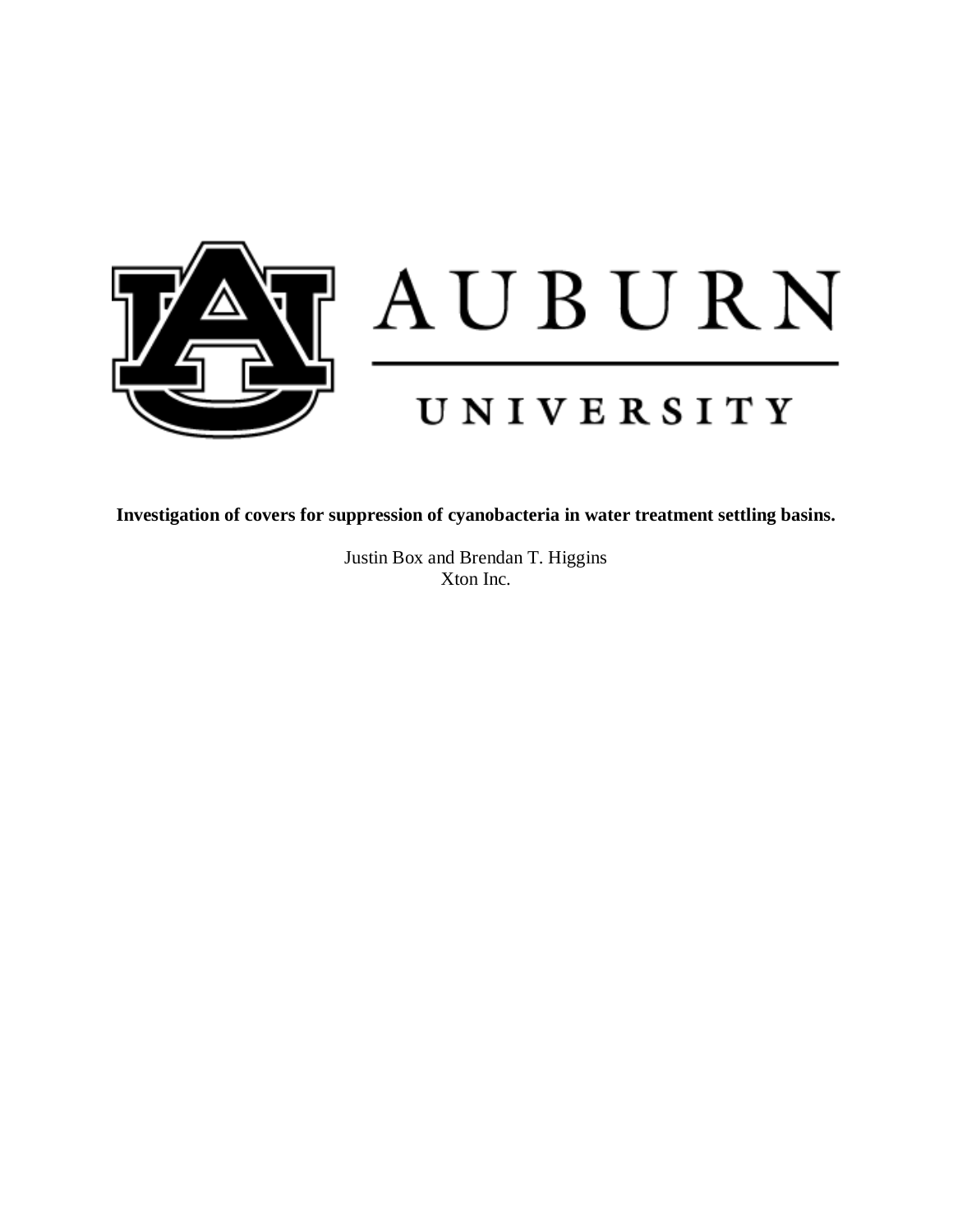# **ABSTRACT**

During the summer months, there is concern about algae and Cyanobacteria growth within water treatment facilities. Algae growth in settling basins can lead to toxins produced by certain Cyanobacteria as well as off-flavors due to geosmin and MIB production. Algal biomass also contributes to suspended solids which can lead to more rapid filter fouling. While water treatment plants have a variety of options for managing algae populations, we have investigated the use of Xton Inc. polypropylene covers to prevent algae and Cyanobacterial production within simulated settling basins. It was determined that the Xton Inc. covers prevented an algal bloom in mesocosms, likely due to a combination of blocking light and preventing insects from entering the mesocosms. It was found that insect populations led to increased levels of phosphate in the water, the key limiting nutrient for algae growth in freshwater systems.

# **INTRODUCTION**

Algae growth in water treatment facilities is a significant challenge faced by water utilities. This is a problem because algae growth in settling basins can lead to a) potential toxin production by Cyanobacteria, specifically *Microcystis aerigunosa* (Bláha et. al, 2009) and b) off-flavors due to geosmin and MIB production (Mallevialle and Suffet, 1987). Harmful algal blooms due to toxic Cyanobacteria have become an increasingly global concern due to the threat posed to human health and economic damages (Graham et. al, 2016). This is therefore an area of intense public interest resulting in a unique market opportunity for companies developing strategies to control algal blooms. While methods for controlling algal blooms in source water has received the most attention to date, there are also concerns among utilities about algal growth within the treatment facility itself.

Over the years, water treatment facilities have implemented different methods to help control algae growth within their systems. Some of these methods include chemical treatments, aeration, mixing, and ultrasonic sound waves. The most common method used among treatment facilities is chemical intervention by treating the water with a variety of additives (i.e. – algaecides) which have been proven to be effective with quick results. However, chemical additives can be expensive, impact the environment, and require frequent dosing for long term effect (Jančula & Maršálek, 2011). Consequently, facility managers are searching for new and less expensive methods to control algal populations.

North Columbus Water Resource Facility (NCWRF) of Columbus, Georgia initially installed Xton Inc. polypropylene covers to minimize algal growth. Algae growth within the system led to frequent filter fouling. There was also concern about growth of toxic Cyanobacteria within the settling basins. Prior to installing Xton Inc. covers, algae populations in North Columbus were controlled solely with chlorine dioxide. Currently, chlorine dioxide, covers, and a chemical additive called EarthTec are used for algae control. EarthTec, a proprietary formula containing copper sulfate, was first used starting in the middle of summer, 2017. It is advertised to kill algae and also destroy dissolved organic matter (DOM). Plant operators believe the covers purchased from Xton Inc. are effective in preventing algae growth. However, no formal study has been conducted to verify these benefits.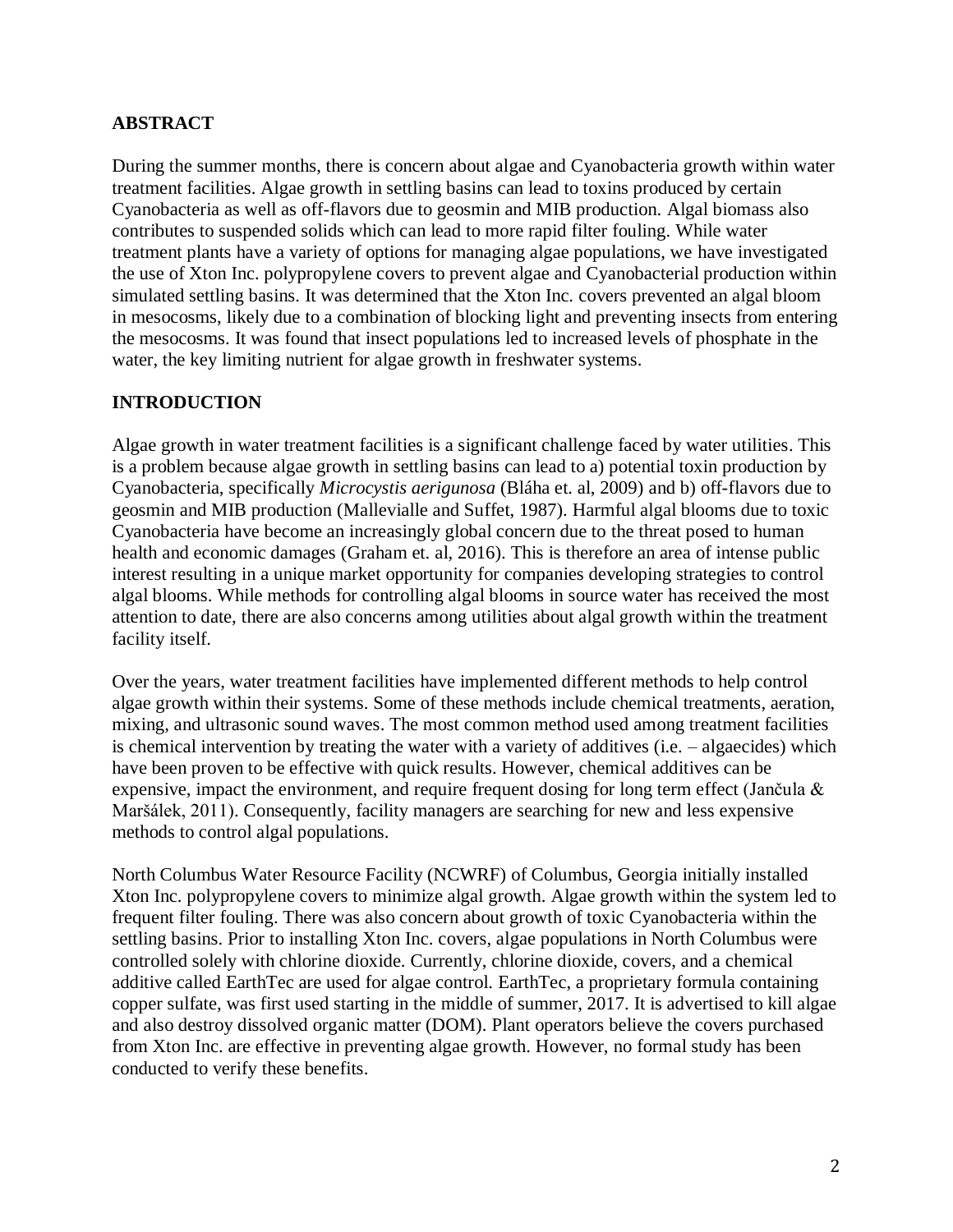Given that water treatment plants have a variety of options at their disposal for managing algae populations, the objective of this study was to conduct a comparison test among the options currently employed at the North Columbus Water Treatment Plant for suppression of algae growth. We hypothesized that covers would reduce algal growth in settling basins primarily by blocking light.

# **MATERIALS AND METHODS**

## *Experimental*

A mesocosm study was performed at North Columbus Water Resource Facility in which Xton Inc. covers and EarthTec were tested for their effectiveness in preventing algae growth. Chlorine dioxide was not tested given that its anti-algal properties are already well-established. Mesocosms were set up in an effort to simulate conditions in settling basins. This experiment consisted of triplicate mesocosms for controls (no treatment), EarthTec treated water, a single layer cover, and a double layer cover (Fig. 1). Each week, mesocosms were sampled and partially flushed with fresh water from Lake Oliver (the treatment plant's supply). This fresh water was treated with alum in the same concentrations used by the water treatment plant, creating a small, parallel version of their settling basins. Likewise, the EarthTec dose matched that of the treatment plant at 19 mg/L. Each week, two samples were collected from each mesocosm. The first sample (80 ml) was used for measurement of optical density and chlorophyll *a*. The second sample (40 ml) was used for DNA extraction. Samples were centrifuged in 50 ml tubes at 5000 rpm for 5 minutes to form pellets of cell material for subsequent analyses. The supernatant was also retained for soluble nutrient analyses by ion chromatography.



**Figure 1.** Photo of experimental setup on site of North Columbus Water Resource Facility. *Analysis*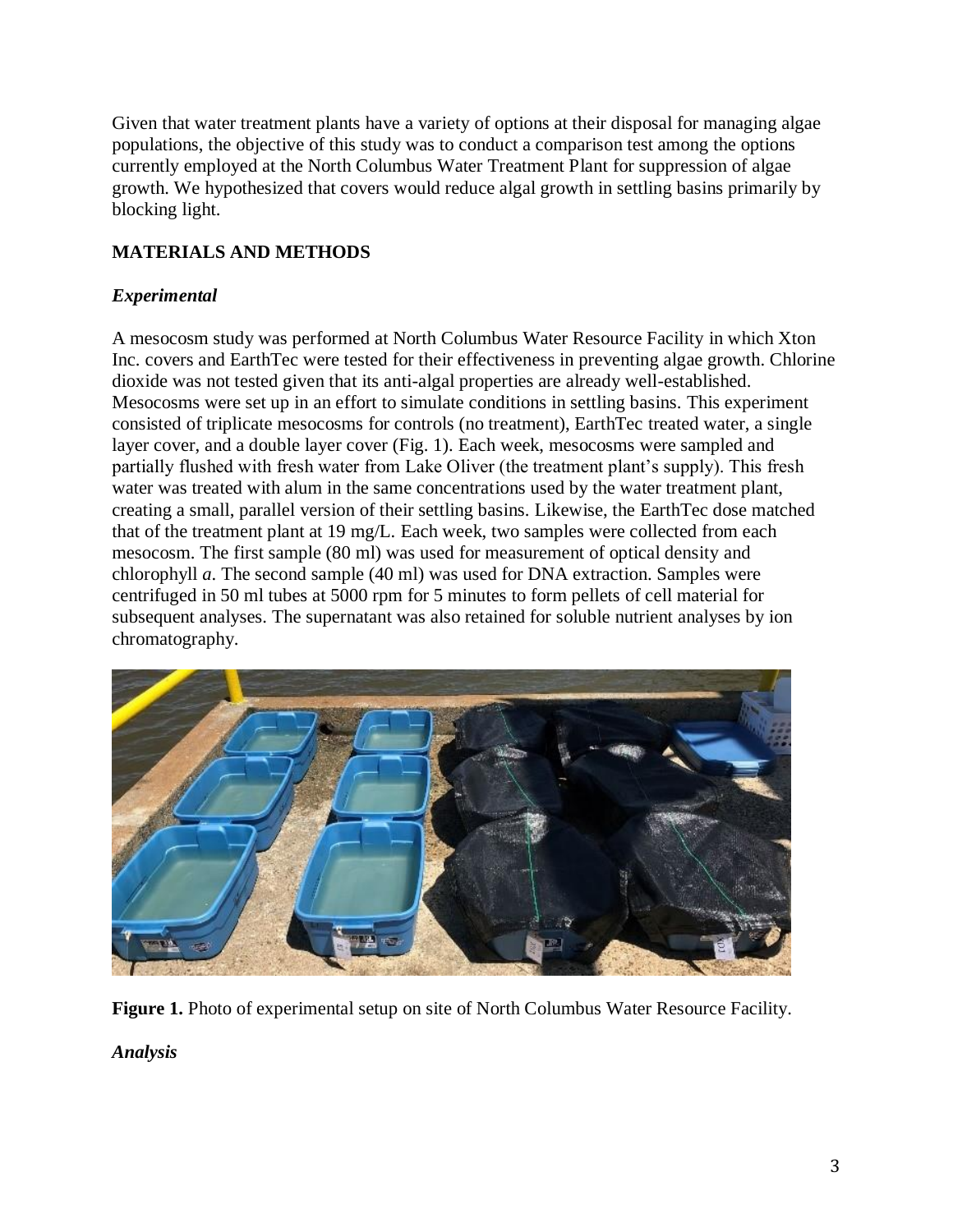Chlorophyll *a*, optical density, and nutrient data were collected weekly from the mesocosms. Samples with high Chl a readings had their DNA extracted and analyzed by quantitative PCR in order to detect the presence of Cyanobacterial genes and a gene associated with the production of microcystin toxin (*mycD*). Anion chromatography was performed on samples to analyze nutrient levels.

#### *Chlorophyll a extraction and optical density measurements*

Light absorbance of the water samples were measured by a spectrophotometer at optical density (OD) 550 and 680 nm as a proxy for suspended matter (e.g. cells) in the water. High ratios of OD 680 to 550 are also indicative of high chlorophyll levels in the water (Wang et al. 2018). In addition, chlorophyll *a* was extracted and quantified based on the Standard Method 10200 (AWWA 1999). 1.5 ml of 90:10 acetone/magnesium carbonate solution was added to the cell pellets for chlorophyll extraction. Subsequently, 0.5 ml of 0.5 mm zirconia silica beads were added to the suspension and homogenization was carried out for 20 seconds at 6 m/s. The disrupted suspensions were immediately transferred to 15 ml tubes on ice and the total suspension volume was brought to 5 ml through the addition of 90:10 acetone/magnesium carbonate solution. The tubes were incubated at 4 °C in the dark for a minimum of 2 hours to further extract pigments. The disrupted suspension was then centrifuged at 2800 rcf for 5 minutes and the supernatant was transferred to a 1-cm quartz cuvette. Absorbance was measured in a spectrophotometer at OD 750 nm and 664 nm. Dilution with acetone was performed if the readings at OD 664 nm were above 1.0. The extract in the cuvette was acidified using 0.1M HCl to convert chlorophyll a to pheophytin a and the absorbance was measured at OD 750 nm and 665 nm. The readings at 750 nm were subtracted from the OD 664 and 665 readings to correct for background. The corrected values were used to calculate chlorophyll *a* and pheophytin *a* concentrations as follows (AWWA 1999):

ℎℎ , ( ) = 26.7 (664 − 665)<sup>1</sup> 2 ℎℎ , ( ) = 26.7 [1.7(665) − 664]<sup>1</sup> 2

Where:

 $V_1$  = volume of acetone extract, L.

 $V_2$  = volume of water sample, L.

 $L =$  light path of the cuvette, cm.

OD664, OD665 = optical densities of 90% acetone extract before and after acidification, respectively.

#### *Anion chromatography*

Anions were measured by using a conductivity detector on a Shimadzu Prominence High Pressure Liquid Chromatography instrument. Collected water samples were filtered through a  $0.2 \mu$ m filter into a HPLC vial and  $20 \mu$ m of sample was injected into the column. Anions were separated on a Dionex AS22 column (4x250 mm) coupled to an AS500 self-regenerating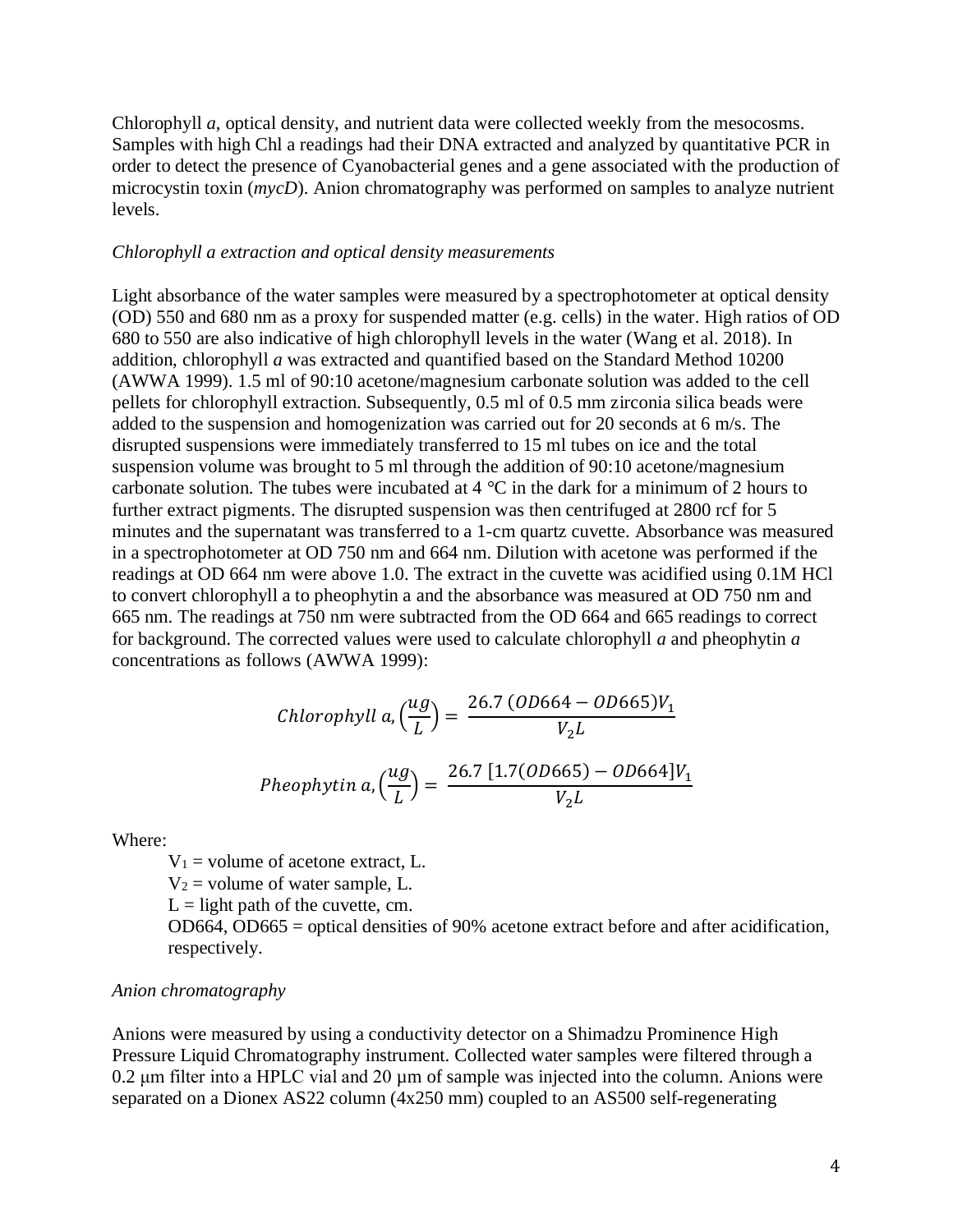suppressor supplied with 26 mA. The column flow rate was 1 ml/min of 1.5 mM sodium bicarbonate and 4.5 mM sodium carbonate in NanoPure water. The column oven was set to 28 ºC. LC Solutions software (Shimadzu) was used to perform peak integration.

# *Growth of Microcystis 2667 for qPCR positive control*

Microcystis 2667 was used as a positive control for Cyanobacterial 16S and *mycD* genes in the qPCR assay. Bold 3N medium was used to grow *Microcystis aeruginosa* (UTEX 2667). Triplicate 500 ml culture bottles with 300 ml Bold 3N medium were inoculated with 5 ml of concentrated UTEX 2667. Stir bars were used to mix cultures at 300 rpm and air was supplied at 150 ml/min. Light was supplied by T5 fluorescent bulbs at 10,000 lux operating on a 14:10 light/dark cycle. Optical density at 550 and 680 nm was measured every three days using a spectrophotometer. Dry weight was determined at the end of the culture period (7 days) by filtration and gravimetric measurement. Culture samples (1 ml) were obtained for DNA extraction.

# *DNA extraction*

Cell pellets were obtained from mesocosm water samples for DNA extraction. The cell pellet was resuspended in 1 ml dH2O and 200 ul of this suspension was used for DNA extraction using the FastDNA Spin Kit (MP Biomedicals) per the manufacturer's instructions. In all cases, the kit's CLS-Y buffer was used for extraction. DNA extraction was also performed on the Microcystis 2667 for the qPCR positive control.

# *qPCR amplification*

qPCR was used to obtain relative abundance of genes associated with Cyanobacteria. qPCR was performed using primers sets described by Rinta-Kanto (Rinta-Kanto et al., 2005). PerfeCTa Syber Green FastMix master mix was used (Quanta Bio) with primer concentrations of 100 nM. A 20 µl reaction volume was used. The qPCR program for the Cyanobacterial 16S rDNA assay consisted of 2.5 min activation at 95  $^{\circ}$ C followed by 50 cycles at 95  $^{\circ}$ C for 15 s, 53  $^{\circ}$ C for 15 s, and 72 ⁰C for 30 s. The qPCR program for the *myc*D assay was identical to that of the 16S rDNA except that  $52 \text{ °C}$  was used as the annealing temperature.

**Table 1.** Table showing primer sequences with estimated TM (at 0.25 uM primer loading) with specified annealing temperatures.

| Primer   | <b>Target Gene</b> | Sequence (5'-3')     | $\sqrt{7}$ m (0.10 uM) | Annealing Temp (°C) |
|----------|--------------------|----------------------|------------------------|---------------------|
| mcyDF2   | mcyD               | GGTTCGCCTGGTCAAAGTAA | 53.9                   | 52                  |
| mcyDR2   | mcyD               | CCTCGCTAAAGAAGGGTTGA | 53.2                   | 52                  |
| CYAN108F | Cyan 16S           | ACGGGTGAGTAACRCGTRA  | 54.8                   | 53                  |
| CYAN377R | Cvan 16S           | CCATGGCGGAAAATTCCCC  | 55.6                   | 53                  |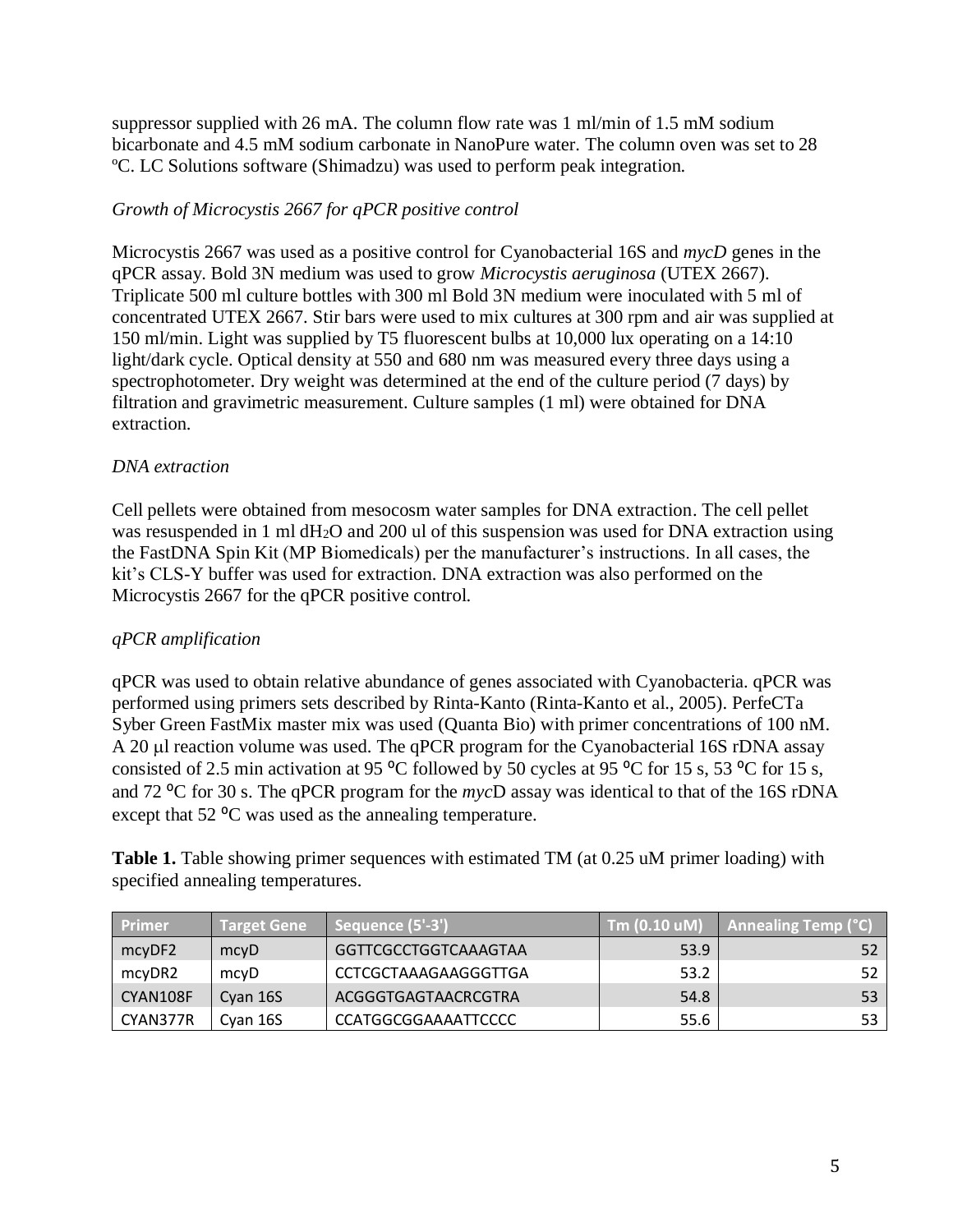# **RESULTS AND DISCUSSION**

#### *Chlorophyll a and optical density*

Figure 2A shows the average chlorophyll *a* concentrations throughout the experiment for each mesocosm type. Chlorophyll measurements within the control and EarthTec mesocosms increased for the first three weeks, while the chlorophyll readings for the covered mesocosms and raw water remained low or undetectable. For the rest of the experiment, the chlorophyll *a* concentrations for all the mesocosms, including the Control and EarthTec, were low or undetectable.

Figure 2B shows the average optical density at 550 nm throughout the experiment for each mesocosm type. Optical density for the first three weeks also increased, which supports the chlorophyll *a* data. There was also an increase in OD 550 nm around week 6 which did not correspond to an increase in chlorophyll. This increase was also observed in the raw lake water, indicating that there was a higher level of background turbidity that was not caused by growth of algae.



**Figure 2**. Time course plot of (A) chlorophyll *a* and (B) optical density. Control mesocosms had no covers or treatments, EarthTec received 19 mg/L of EarthTec's proprietary mixture, XS are single layer Xton covers, XD are double layer Xton covers, and Raw refers to the lake water.

Chlorophyll *a* readings suggest that the Xton covers were effective at controlling algal populations. In contrast, EarthTec did not have a significant effect on preventing algal growth in the mesocosms. In the second and third weeks of the experiment, the uncovered mesocosms experienced a large increase in both chlorophyll *a* and optical density, indicating the occurrence of an algal bloom in the mesocosms (Fig. 3). This result was expected given the role of the covers in blocking light penetration. No difference was observed between single and double layers of covers.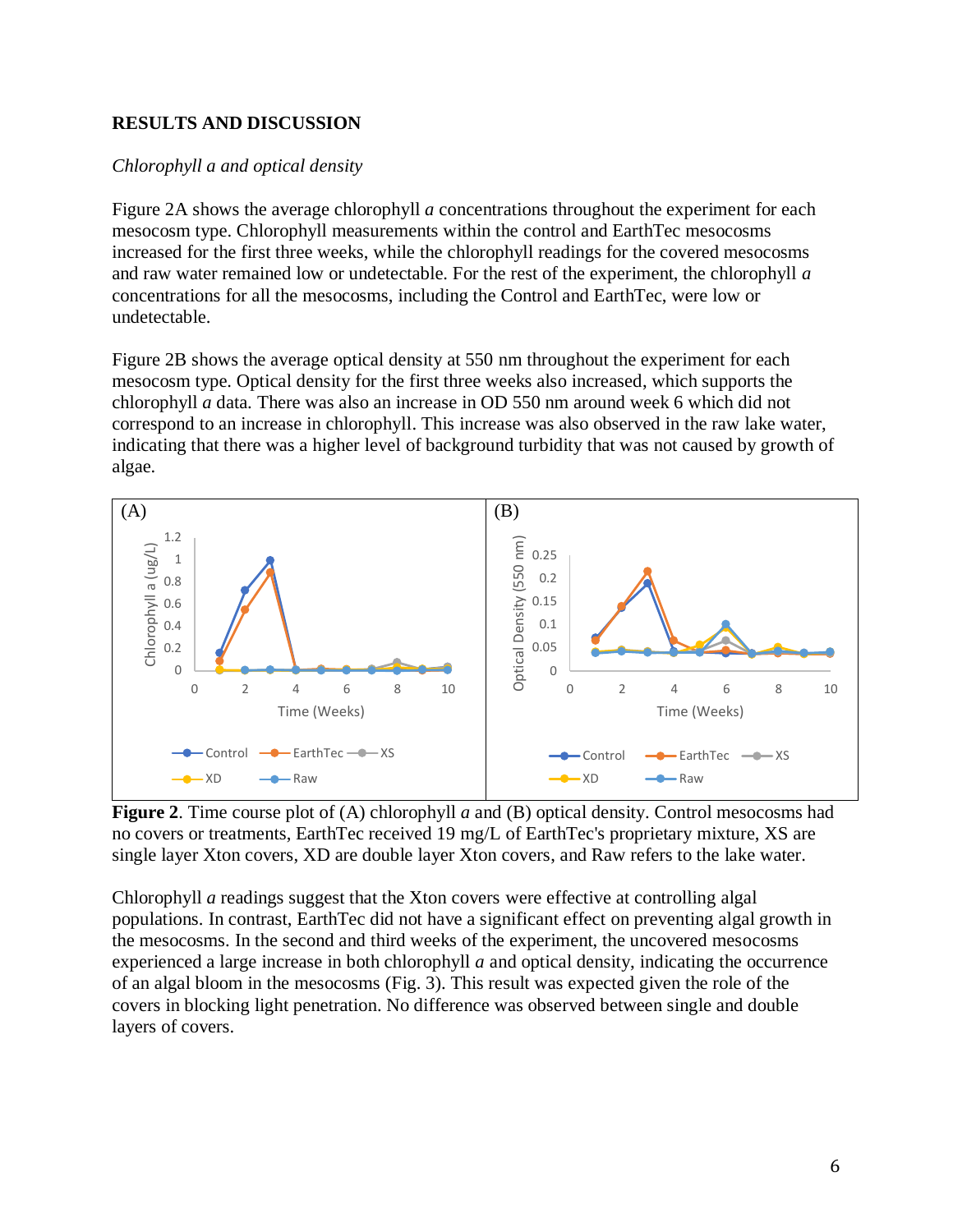

**Figure 3**. Photos of samples and mesocosms during algal bloom event. (A) Photo of samples collected from week 3 of experiment. Samples on the left were from uncovered mesocosms and samples on the right are from covered mesocosms. (B) Photo of an uncovered mesocosm and (C) a covered mesocosm during week 3.

In week 8, there was a second, smaller spike in chlorophyll *a* in the mesocosms. Interestingly, this spike occurred only in covered mesocosms. In these cases, biomass was observed growing in a film on the side of the mesocosm walls (Fig. 4). Moreover, this biomass primarily grew on walls that were exposed to morning and evening sun, indicating that light was penetrating the walls. However, this film did not appear in uncovered mesocosms, suggesting that these organisms were adapted to a low-light environment. This effect is unlikely to occur in a real settling basin given that the walls do not allow for even low levels of light transmission. However, this result suggests the need to ensure that there are no gaps between the covers and the walls of the settling basin.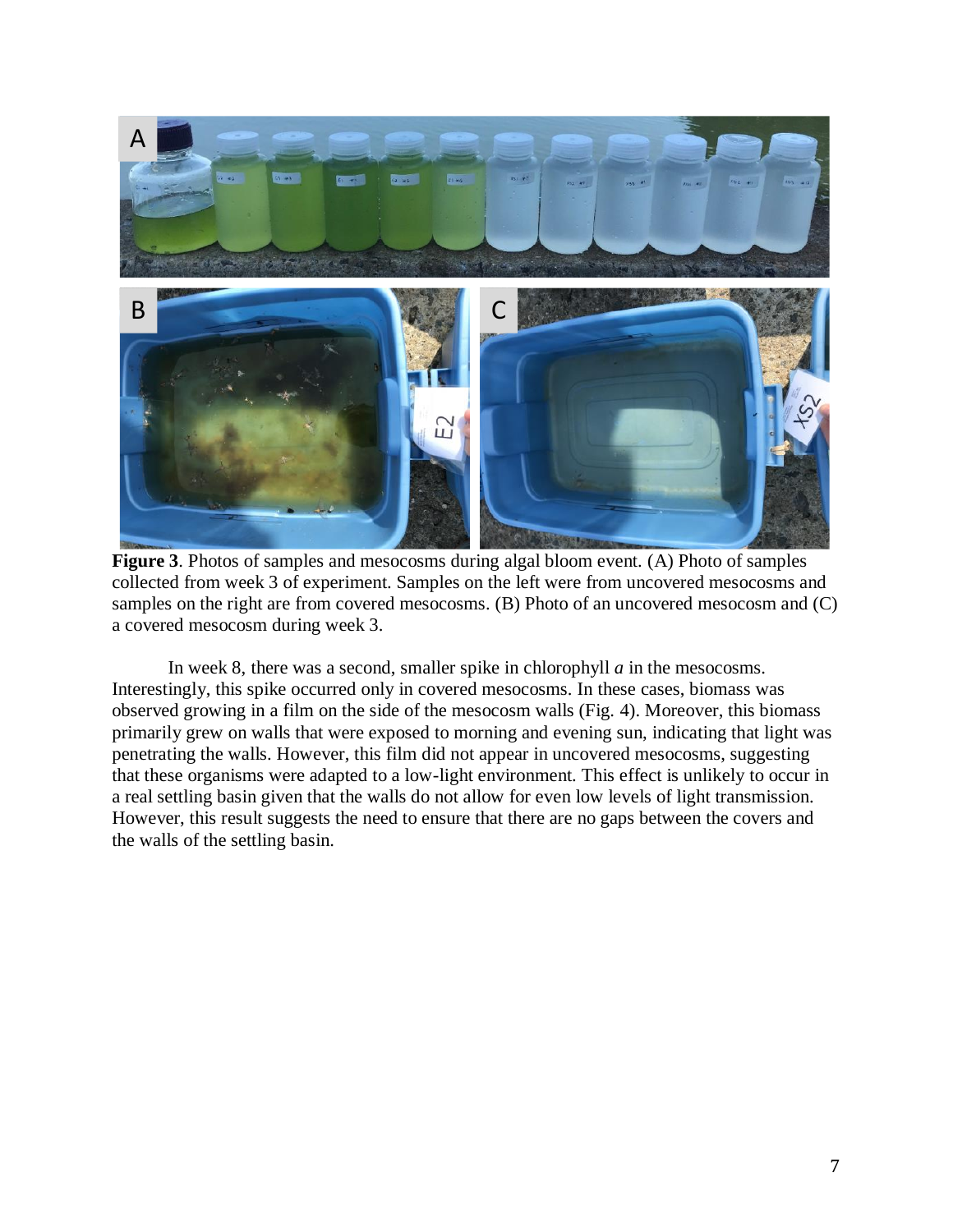

**Figure 4**. Photo during week 8 sampling of single layer covered mesocosm showing biofilm on side wall.

Despite the presence of algal blooms in the mesocosms, chlorophyll measurements of the raw lake water showed no sign of an algal bloom, however. This suggests that conditions in the mesocosm (absent covers) were particularly favorable for algae growth. Previous studies show that algal blooms typically occur with the combination of warm temperatures, excess nutrients, and shallow water with good light penetration (Wang et al., 2017). All of these factors were present in the experimental mesocosms during the observed algal bloom. A large number of insects (particularly mayflies) were observed around the lake, including in the mesocosms during weeks 2 and 3 (Fig. 3D). Given that the algal blooms coincided with this event, we investigated if it was related to nutrients brought into the mesocosms by insects.

#### *Nutrient profiles in mesocosms*

Anion chromatography showed that phosphate levels were undetectable in nearly all water samples, including raw lake water. However, the uncovered mesocosms had positive phosphate

readings, whereas the covered ones did not (Fig. 5A). This suggests that the presence of the insects in the mesocosms resulted in the release of phosphorus nutrients e.g. due to feces or death and decomposition of insects. Given that phosphate is a limiting nutrient in freshwater systems (Schindler, 1977), it is likely that the covers prevented insects from entering the mesocosm and thereby indirectly prevented phosphate addition to the mesocosms. This in turn was likely a major contributor in preventing algae growth. This secondary effect of the covers was not expected but shows how the covers can not only block light but also prevent insect populations from gaining access to settling basin water.

Anion chromatography showed that the uncovered mesocosms had a significant reduction in the nitrate levels compared to the covered mesocosms and raw water (Fig. 5B). The reduction in nitrate levels is a direct result of the algal bloom that occurred during weeks 2 and 3. Nitrate also declined around week 8 in the covered mesocosms, which corresponded to a second, smaller spike in chlorophyll *a* due to the biofilm growth.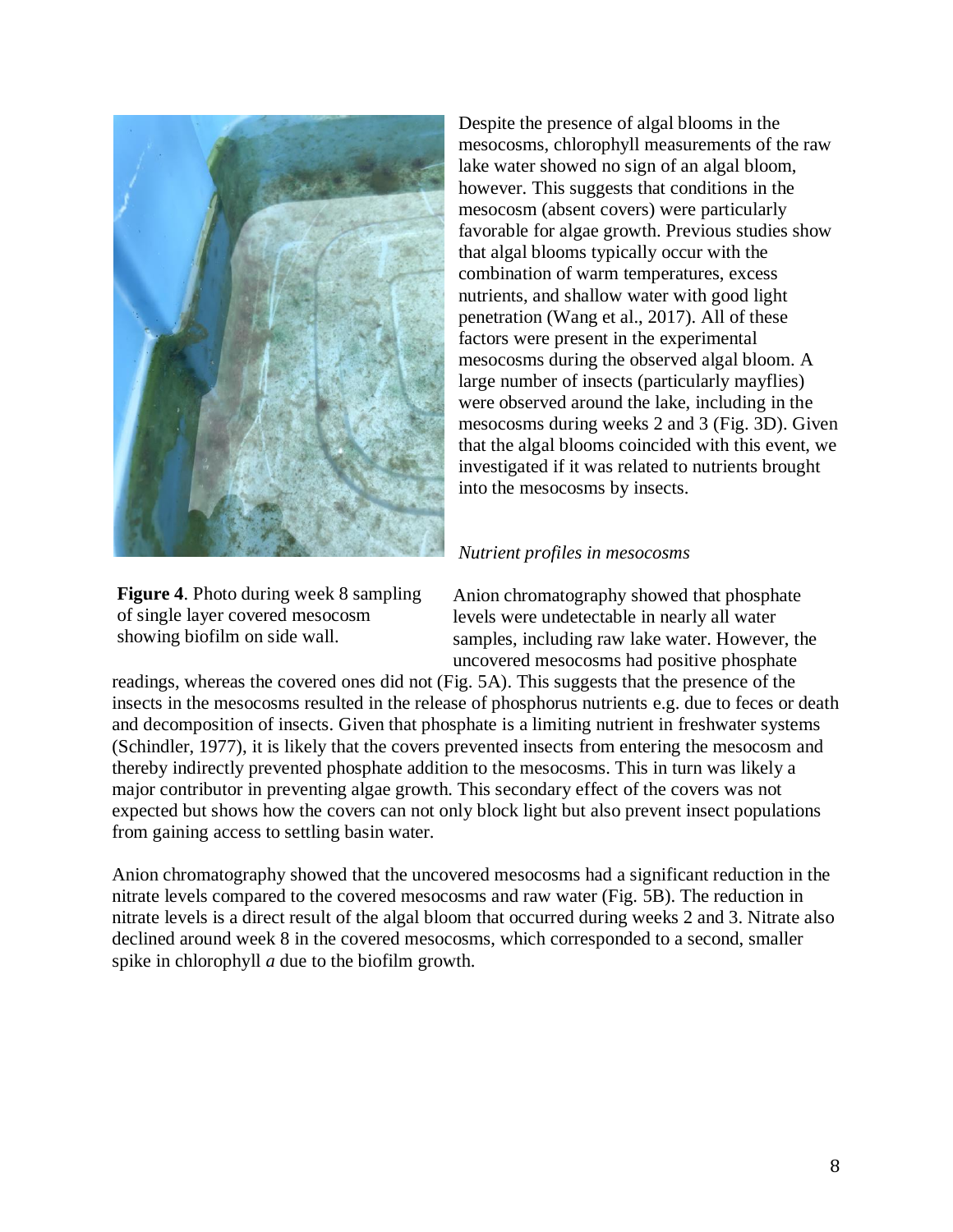

**Figure 5.** Time course plot of (A) nitrate and (B) phosphate concentrations in the mesocosms and raw water. Phosphate likely stimulated the algal bloom which caused subsequent decline in nitrate in the water.

### *qPCR amplification of cyanobacterial genes*

Given concerns about Cyanobacteria and potential toxin production in settling basins, a limited set of qPCR assays was carried out to determine the presence of total Cyanobacteria and a microcystin toxin gene (*mycD*) in the mesocosms during the bloom period (week 3). Cyanobacterial genes were detected in some of the mesocosms during the algal bloom period (Fig. 6A). The *mycD* toxin gene was undetectable in all of the mesocosms during the algal bloom period (Fig. 6B). This indicates that the covers can prevent cyanobacteria growth but that undetectable levels of *mycD*-producing toxic cyanobacteria were present in this study period.



**Figure 6.** qPCR results on week 3 sampling using (A) CYANO and (B) *mycD* primer.